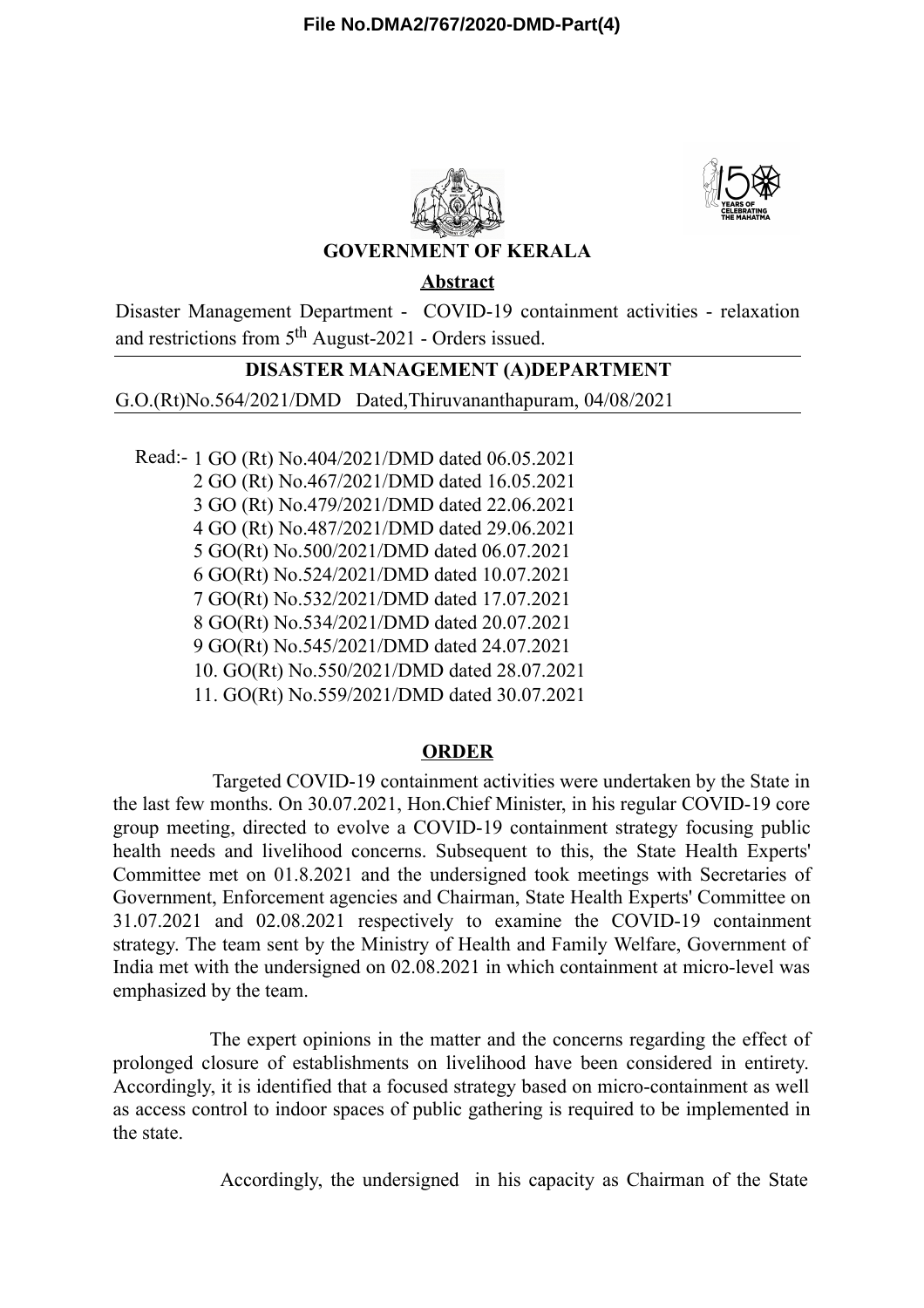### **File No.DMA2/767/2020-DMD-Part(4)**

Executive Committee of State Disaster Management Authority, in exercise of the powers conferred under Sec.20 (3) of the Disaster Management Act-2005, hereby issues the guidelines as given in the **Annexure** for strict implementation by the enforcing authorities with effect from 00:00 Hrs of  $5<sup>th</sup>$  August-2021. These guidelines are in supersession of the previous guidelines issued by the Government read as (1) to (11) above.

> (By order of the Governor) Dr V P Joy Chief Secretary

Additional Chief Secretary, Home & Vigilance Department Additional Chief Secretary, Revenue & DM Department Principal Secretary, Health & Family Welfare Department All Additional Chief Secretaries/ Principal Secretaries/ Secretaries All Heads of Departments including State Police Chief All District Collectors All District Police Chiefs Copy to: Private Secretary to Chief Minister Private Secretary to all Ministers Special Secretary to Chief Secretary Director, I & PRD/Web and New Media Office Copy/ Stock file

> Forwarded /By order<br>Signed by Jayachandran K P Date: Section Officer 16:12 Reason: Approved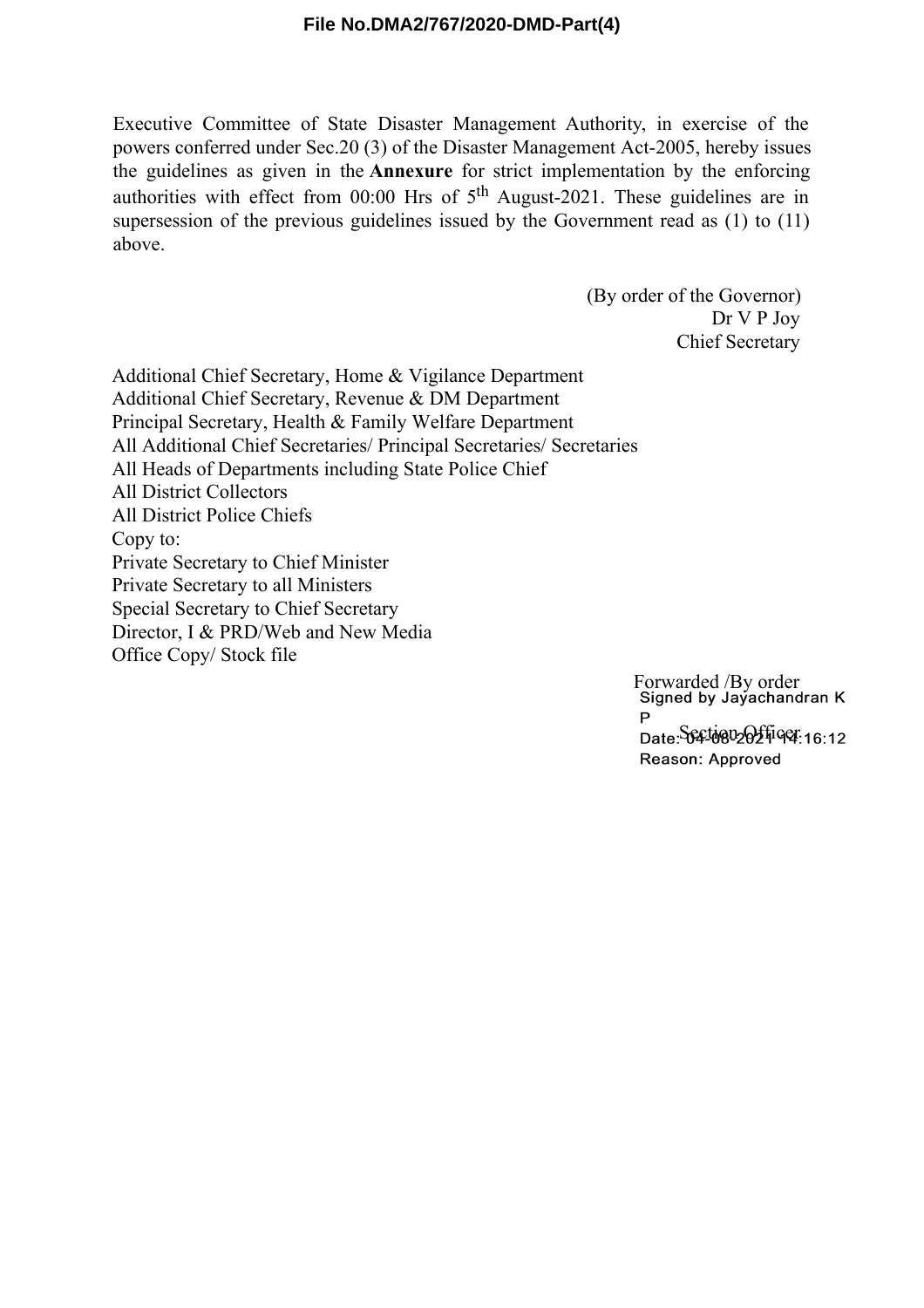## **File No.DMA2/767/2020-DMD-Part(4)**

#### **Annexure**

- i. Special intensified stringent lockdown restrictions will be enforced in the LSGIs with critical spread based on the Weekly Infection Population Ratio (WIPR). WIPR is the total number of COVID-19 infections reported in the week multiplied by 1000 divided by total population of the panchayath or urban ward. In panchayaths/urban wards with WIPR of more than 10, special intensified stringent lockdown restrictions shall be imposed. District Disaster Management Authorities shall publish this list by the evening of every Wednesday with data from Covid19 Jagratha portal and disseminate information accordingly.
- ii. Shops, markets, banks, offices, financial institutions, factories, industrial establishments, open tourist spaces and other establishments can function from Monday to Saturday. All shops, tourism centres and other establishments should display the status of vaccination of employees and the number of customers permitted at a time. It shall be the responsibility of the owner of such establishments to avoid crowding inside and outside the shop. Enforcement agencies will conduct checks and take action to ensure the above.
- iii. All establishments in the public sector, including government offices, PSUs, companies, autonomous organizations, commissions etc. will function from Monday to Friday.
- iv. Only persons who have taken at least one dose of COVID-19 vaccine before two weeks, or who are in possession of RT-PCR negative certificate taken 72 hours before or who is in possession of COVID-19 positive results more than a month old will be allowed inside (workers/visitors) in shops, markets, banks, public and private offices, financial institutions, factories, industrial establishments, open tourist spaces and other establishments.
- v. All persons (whether belonging to the categories mentioned in point (iv) or not) can move out of home for essential activities like vaccination, COVID19 testing, medical emergency, purchase of medicine, death of relatives, marriage of close relatives, local travel to catch long route bus/train/flight/ship, examinations etc.
- vi. To avoid crowding, all shops and establishments can function from 7 am to 9 pm. People will be allowed inside the shop only on the basis of the shopping area (1 person per 25 sq ft.) Hotels and restaurants will be allowed online delivery till 9:30 PM.
- vii. All transport vehicles (public and private) shall be permitted with strict adherence to COVID-19 protocols.
- viii. All competitive, recruitment and university examinations/sports trials shall be permitted.
- ix. There will be complete lockdown on  $8<sup>th</sup>$  August 2021 (Sunday) with the permissible activities ordered in GO(Rt)No.459/2021/DMD dated 07/06/2021 and GO (Rt)No.461/2021/DMD dated 10/06/2021. However, there shall be no lockdown on 15th August 2021 (Independence day).